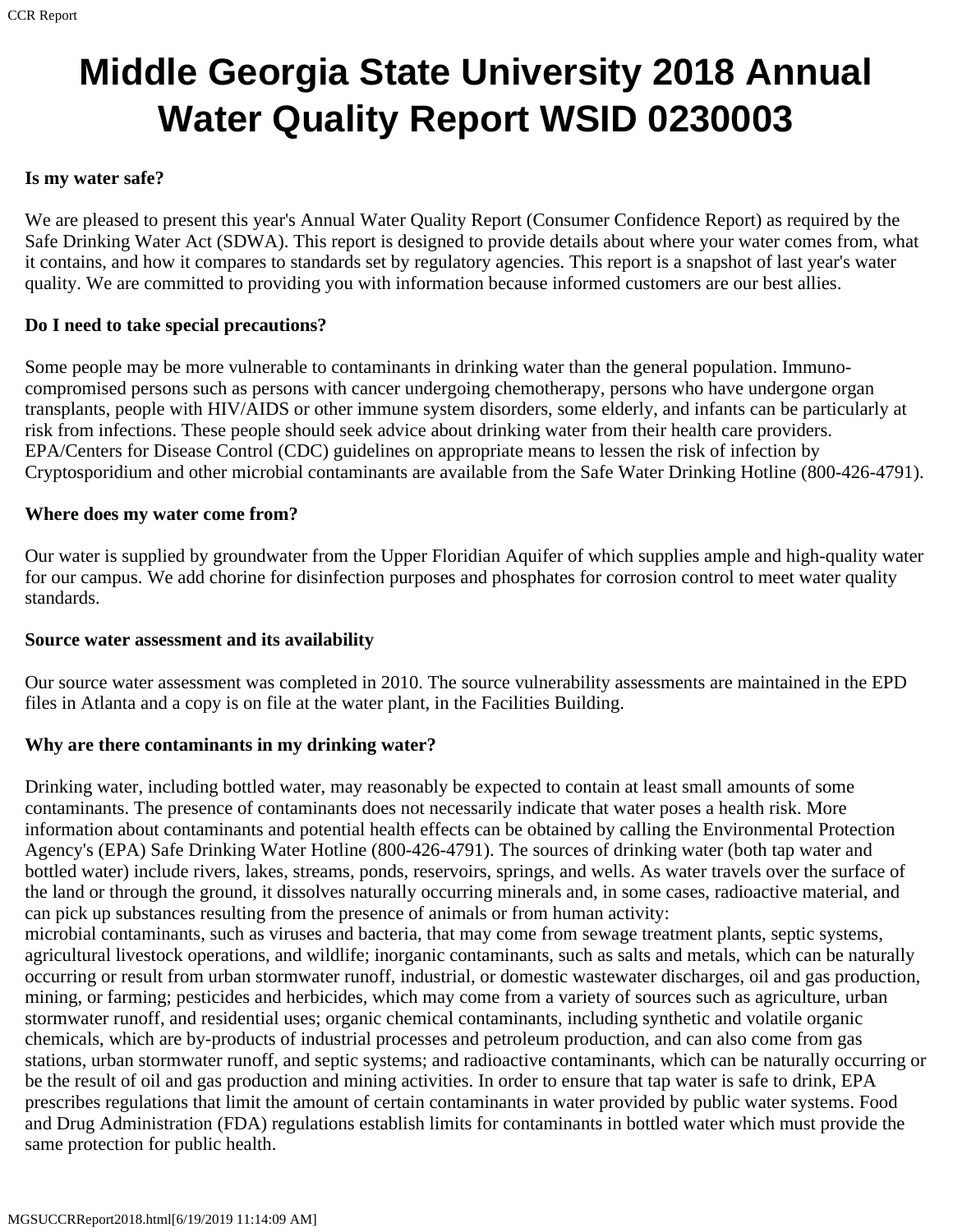# **How can I get involved?**

We would be glad to hear from you, our office is located on 1100 Second Street Cochran, Ga 31014.

## **Additional Information for Lead**

If present, elevated levels of lead can cause serious health problems, especially for pregnant women and young children. Lead in drinking water is primarily from materials and components associated with service lines and home plumbing. Middle Georgia State University is responsible for providing high quality drinking water, but cannot control the variety of materials used in plumbing components. When your water has been sitting for several hours, you can minimize the potential for lead exposure by flushing your tap for 30 seconds to 2 minutes before using water for drinking or cooking. If you are concerned about lead in your water, you may wish to have your water tested. Information on lead in drinking water, testing methods, and steps you can take to minimize exposure is available from the Safe Drinking Water Hotline or at http://www.epa.gov/safewater/lead.

# **Water Quality Data Table**

In order to ensure that tap water is safe to drink, EPA prescribes regulations which limit the amount of contaminants in water provided by public water systems. The table below lists all of the drinking water contaminants that we detected during the calendar year of this report. Although many more contaminants were tested, only those substances listed below were found in your water. All sources of drinking water contain some naturally occurring contaminants. At low levels, these substances are generally not harmful in our drinking water. Removing all contaminants would be extremely expensive, and in most cases, would not provide increased protection of public health. A few naturally occurring minerals may actually improve the taste of drinking water and have nutritional value at low levels. Unless otherwise noted, the data presented in this table is from testing done in the calendar year of the report. The EPA or the State requires us to monitor for certain contaminants less than once per year because the concentrations of these contaminants do not vary significantly from year to year, or the system is not considered vulnerable to this type of contamination. As such, some of our data, though representative, may be more than one year old. In this table you will find terms and abbreviations that might not be familiar to you. To help you better understand these terms, we have provided the definitions below the table.

|                                                                                                                   | <b>MCLG</b>                    | MCL,   | <b>Detect</b><br>In |                              | Range                               |                       |  |                      |                                                                                                |
|-------------------------------------------------------------------------------------------------------------------|--------------------------------|--------|---------------------|------------------------------|-------------------------------------|-----------------------|--|----------------------|------------------------------------------------------------------------------------------------|
| <b>Contaminants</b>                                                                                               | <b>or</b><br><b>MRDLG MRDL</b> | TT, or | Your<br>Water       |                              | Low High                            | <b>Sample</b><br>Date |  | <b>Violation</b>     | <b>Typical Source</b>                                                                          |
| <b>Disinfectants &amp; Disinfection By-Products</b>                                                               |                                |        |                     |                              |                                     |                       |  |                      |                                                                                                |
| (There is convincing evidence that addition of a disinfectant is necessary for control of microbial contaminants) |                                |        |                     |                              |                                     |                       |  |                      |                                                                                                |
| Chlorine (as Cl2) (ppm)                                                                                           | 4                              | 4      |                     | .3                           | 2.2                                 | 2018                  |  | N <sub>0</sub>       | Water additive used to control microbes                                                        |
| <b>Inorganic Contaminants</b>                                                                                     |                                |        |                     |                              |                                     |                       |  |                      |                                                                                                |
| Nitrate [measured as Nitrogen]<br>(ppm)                                                                           | 10                             | 10     | 2.3                 | <b>NA</b>                    | <b>NA</b>                           | 2018                  |  | No                   | Runoff from fertilizer use; Leaching from septic<br>tanks, sewage; Erosion of natural deposits |
| <b>Microbiological Contaminants</b>                                                                               |                                |        |                     |                              |                                     |                       |  |                      |                                                                                                |
| Total Coliform (TCR) (positive<br>samples/month)                                                                  | $\theta$                       |        | $\mathbf{0}$        | NA                           | <b>NA</b>                           | 2018                  |  | No                   | Naturally present in the environment                                                           |
| <b>Contaminants</b>                                                                                               | MCLG  AL                       |        | Your<br>Water       | <b>Sample</b><br><b>Date</b> | # Samples<br><b>Exceeding</b><br>AL |                       |  | <b>Exceeds</b><br>AL | <b>Typical Source</b>                                                                          |
| <b>Inorganic Contaminants</b>                                                                                     |                                |        |                     |                              |                                     |                       |  |                      |                                                                                                |
| Copper - action level at consumer<br>taps (ppm)                                                                   | 1.3                            | 1.3    | .3                  | 2018                         | $\boldsymbol{0}$                    |                       |  | No                   | Corrosion of household plumbing systems; Erosion<br>of natural deposits                        |
| <b>Inorganic Contaminants</b>                                                                                     |                                |        |                     |                              |                                     |                       |  |                      |                                                                                                |